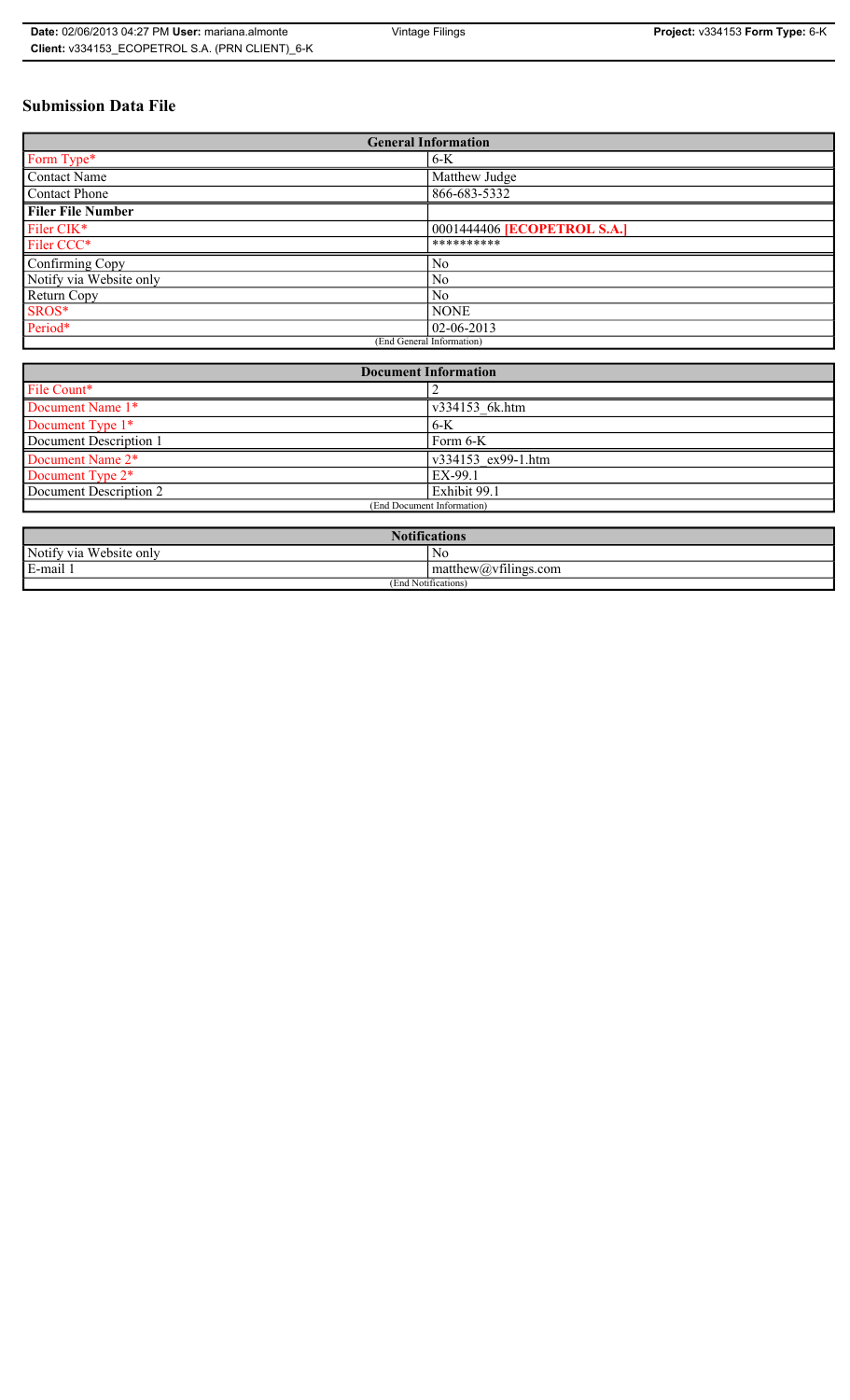## **SECURITIES AND EXCHANGE COMMISSION Washington, D.C. 20549**

#### **FORM 6-K REPORT OF FOREIGN PRIVATE ISSUER PURSUANT TO RULE 13a-16 OR 15d-16 OF THE SECURITIES EXCHANGE ACT OF 1934**

February, 2013

Commission File Number: 333-153452

**ECOPETROL S.A.**

*(Exact name of registrant as specified in its Charter)*

Carrera 7 No. 37 – 69 BOGOTA – COLOMBIA

*(Address of registrant's principal executive offices)*

Indicate by check mark whether the registrant files or will file annual reports under cover Form 20-F or Form 40-F.

Form 20-F  $\boxtimes$  Form 40-F  $\Box$ 

Indicate by check mark if the registrant is submitting the Form 6-K in paper as permitted by Regulation S-T Rule 101(b)(1):

 $Yes$   $\Box$   $No$   $X$ 

Indicate by check mark if the registrant is submitting the Form 6-K in paper as permitted by Regulation S-T Rule 101(b)(7):

 $Yes$   $\Box$   $No$   $X$ 

Indicate by check mark whether by furnishing the information contained in this Form, the registrant is also thereby furnishing the information to the Commission pursuant to Rule 12g3-2(b) under the Securities Exchange Act of 1934.

 $Yes$   $\square$ 

If "Yes" is marked, indicate below the file number assigned to the registrant in connection with Rule 12g3-2(b): 82- N/A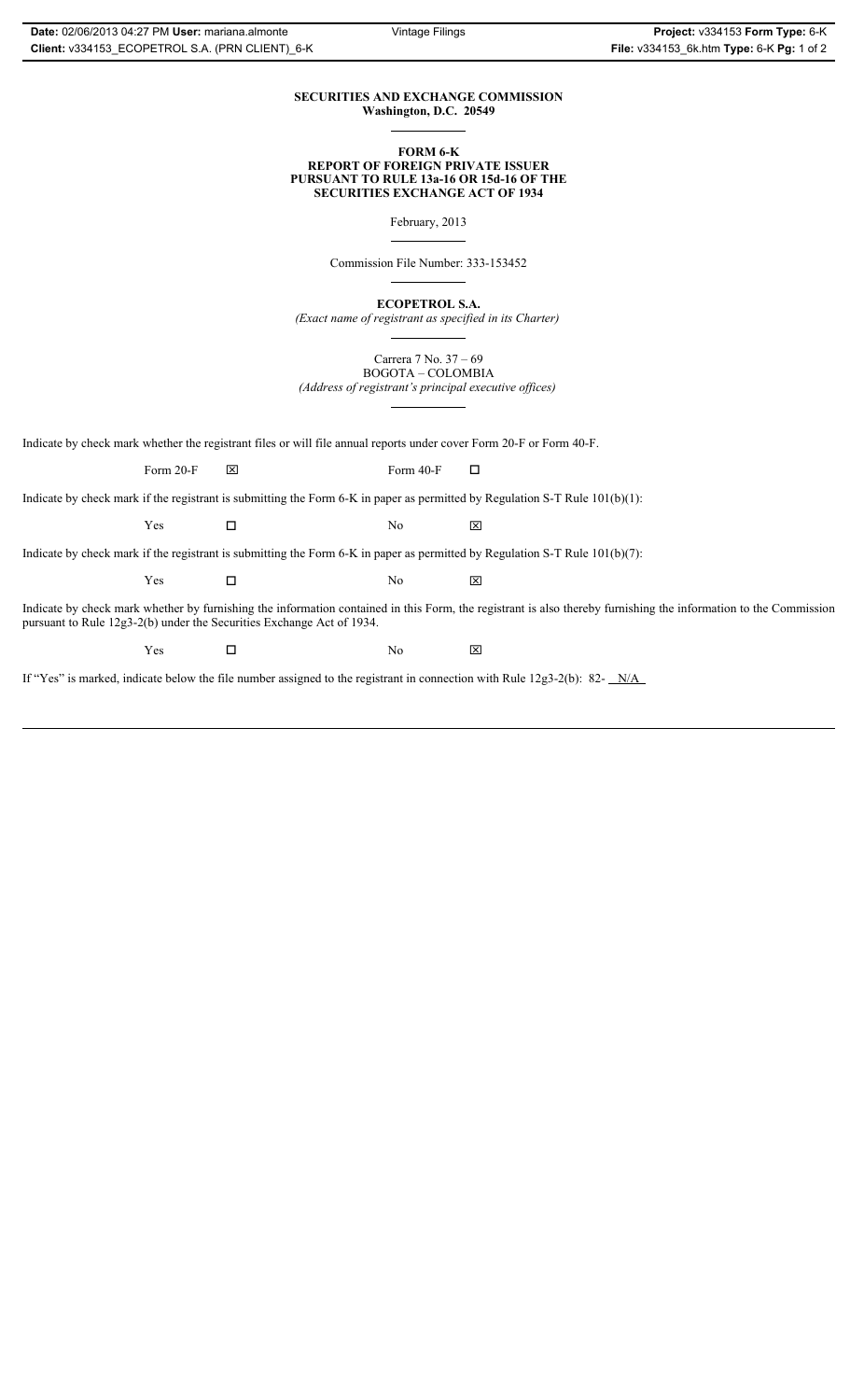# SIGNATURE

Pursuant to the requirements of the Securities Exchange Act of 1934, the Registrant has duly caused this report to be signed on its behalf by the undersigned, thereto duly authorized.

Date: February 6, 2013

Ecopetrol S.A.

By: /s/ Adriana M. Echeverri

Name: Adriana M. Echeverri Title: Chief Financial Officer